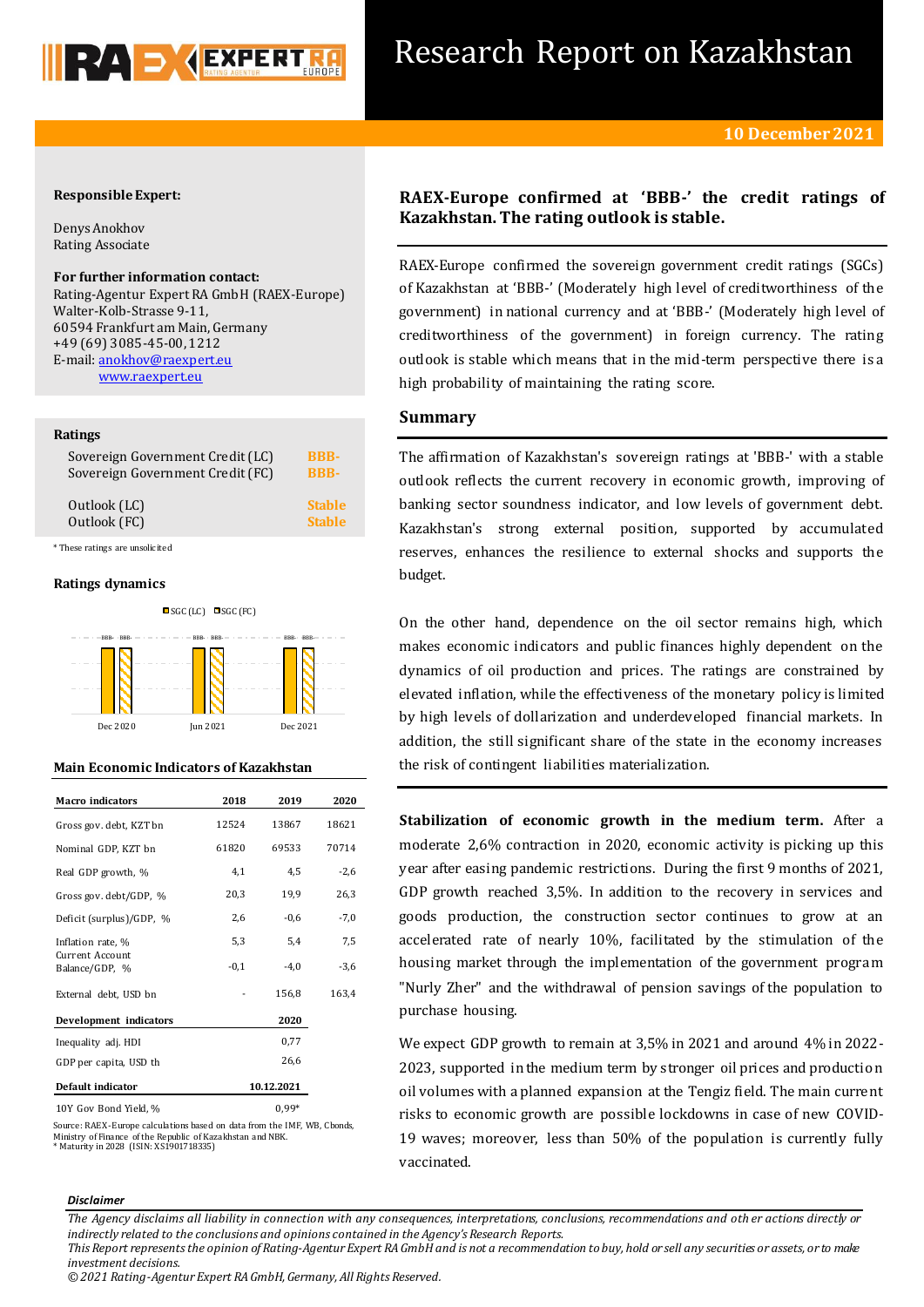# PZA DYCEXPERT

### **Graph 1:** Macroeconomic indicators, %



Source: RAEX-Europe calculations based on data from the IMF

**Graph 2:** Fiscal budget dynamics, % of GDP



Source: RAEX-Europe calculations based on data from the IMF



# **Graph 3:** Government debt dynamics, %

In the long term, sustainable economic growth will largely depend on the implementation of planned reforms for the transition to a low-carbon economy, approved in October 2021 10 national projects covering the social sphere, agribusiness, digitalization, and green technology. In addition, an important basis for long-term stability is the reduction of the role of the public sector in the economy through privatization and continued reforms to combat corruption and increase the transparency of public institutions.

**The COVID-19 pandemic has increased the risks of fiscal stability.**  Considerable government spending to finance COVID-19 measures (anticrisis package for social and health care), combined with reduced oil revenues, resulted in a consolidated budget deficit of 7% in 2020. As a result, the current rules on the deficit and non-oil deficit and the debt load were violated.

This year, fiscal consolidation is slowed by still higher government spending on health care, public utilities, and transportation (in the revised 2021 budget ), as well as lower revenues, whose growth is constrained by a large number of tax breaks and a high level of the shadow economy (around 25% of GDP). In addition, revenues remain dependent on oil revenues (the share of oil revenues in the structure of state budget revenues in 2020 reached 45%). As a result, we also anticipate a deficit of the consolidated budget in 2021 due to the slower than expected consolidation. The non-oil deficit of the government budget in 2020 and 2021 has exceeded and is expected to exceed 10% of GDP, which is a negative factor and reduces the long-term sustainability of public finances. The budget deficit will be covered by transfers from the NFRK and borrowings on the domestic market.

Significant contingent liabilities risks remain for Kazakhstan's fiscal position, as the share of the public sector in the economy remains high. We are positive about the government's plans to continue privatization after a pause in 2020 and reduce the share of the state in the economy to 14% by 2025.

**Moderate growth in the level of government debt does not heighten the risks for the government**. With the increase in borrowings on the domestic market to cover the budget deficit, the level of gross government debt has grown to 26,3% of GDP and 126,4% of budget revenues. In 2021, the tendency of growth of the government debt and expenditures for its servicing continued. For the first 9 months of 2021, the Ministry of Finance raised KTZ 1827,6 bn in domestic bonds and external borrowings (2,6% of GDP for 2021) and we expect the government debt to be at the level of 25-27% of GDP in 2022-2023.

As a result, the share of domestic debt in the structure of government and government guaranteed debt was 57%, the share of concession liabilities

## *Disclaimer*

*investment decisions.*

*The Agency disclaims all liability in connection with any consequences, interpretations, conclusions, recommendations and other actions directly or indirectly related to the conclusions and opinions contained in the Agency's Research Reports. This Report represents the opinion of Rating-Agentur Expert RA GmbH and is not a recommendation to buy, hold or sell any securities or assets, or to make* 

*<sup>© 2021</sup> Rating-Agentur Expert RA GmbH, Germany, All Rights Reserved.*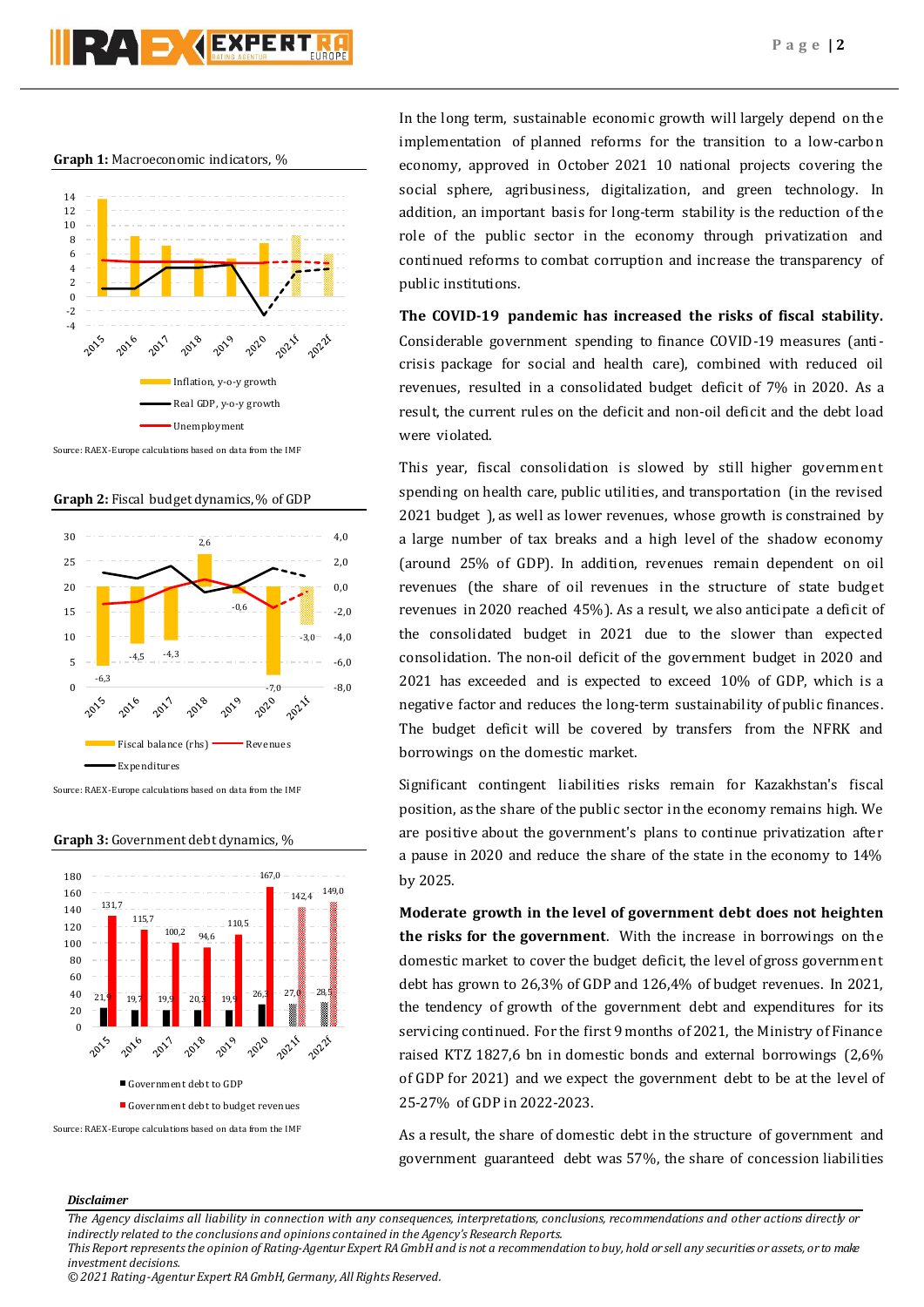

Source: RAEX-Europe calculations based on data from the NBK

**Graph 5:** Financial soundness indicators, %



burce: RAEX-Europe calculations based on data from the NBK

### **Graph 6:** Financial dollarization, %



**Graph 7:** External sector indicators, % of GDP

- 16%, and external bonds – 22,7%. The level of short-term debt remains at acceptable levels of around 0,7% of GDP, which is well covered by international reserves – almost 30x by September 2021. Around 41% of government debt is denominated in foreign currency. The implied perception of the sovereign risk by international market participants is relatively low as the yield spread between the 10Y German bund and the EUR-denominated Kazakh government bond with maturity in 2028 remains at adequate levels of 1,6 p.p.

**The National Bank conducts an adaptive monetary policy due to increased inflationary pressures.** Annual inflation in November 2021 surged to 8,7% due to the effect of pro-inflationary factors, reaching a record figure for the last 4,5 years. Acceleration is observed in all components with the main contribution of rising food prices. Under these conditions, the National Bank continues to adjust the monetary policy in order to be within the 4-6% corridor in 2022, having increased three times since July 2021 the prime rate by a total of 0,75 p.p. up to 9,75%. The effectiveness of the monetary policy is limited by high level of dollarization of the economy, underdeveloped financial markets, and the existence of subsidized lending.

Given the acceleration of inflation in key trading partners, rising minimum wages, and further recovery of consumer demand, as well as the still low efficiency of monetary policy, we expect annual inflation to be in the range of 8.5% in 2021.

**We observe an improvement in the key soundness indicators of the banking sector over the course of 2021.** Banks continued to rebuild buffer reserves, with the share NPLs falling significantly from 8,1% to 4,1% in October 2021 year-on-year. The improvement in credit quality is largely due to the build-up of new retail loans by banks due to incentives such as government infrastructure programs and the partial withdrawal of pension savings. However, we consider that this, in turn, could create credit risks for banks if the pace of lending continues to accelerate and the real estate market overheats. At the same time, we observe a reduction of currency risks for the banking system, as the dollarization of deposits has been gradually decreasing during the last four years and amounted to 37,2% in October 2021.

The sector's capital adequacy ratio remains strong at 24.8%, and profitability ratios ROA and ROE were improved to 3,1% and 24,9% ROA and ROE, respectively, as of October 2021. The pandemic-related easing of regulatory requirements for bank liquidity and capital ratios is scheduled for gradual phase-out by the end of 2021. At the same time, we highlight the risk of concentration in the banking sector: the share of the top-5 banks in revenues was 78,6% in 11 M 2021, and their assets' share in total bank's assets was almost 66% as of October 2021.

### *Disclaimer*

*The Agency disclaims all liability in connection with any consequences, interpretations, conclusions, recommendations and other actions directly or indirectly related to the conclusions and opinions contained in the Agency's Research Reports.*

*© 2021 Rating-Agentur Expert RA GmbH, Germany, All Rights Reserved.*

*This Report represents the opinion of Rating-Agentur Expert RA GmbH and is not a recommendation to buy, hold or sell any securities or assets, or to make investment decisions.*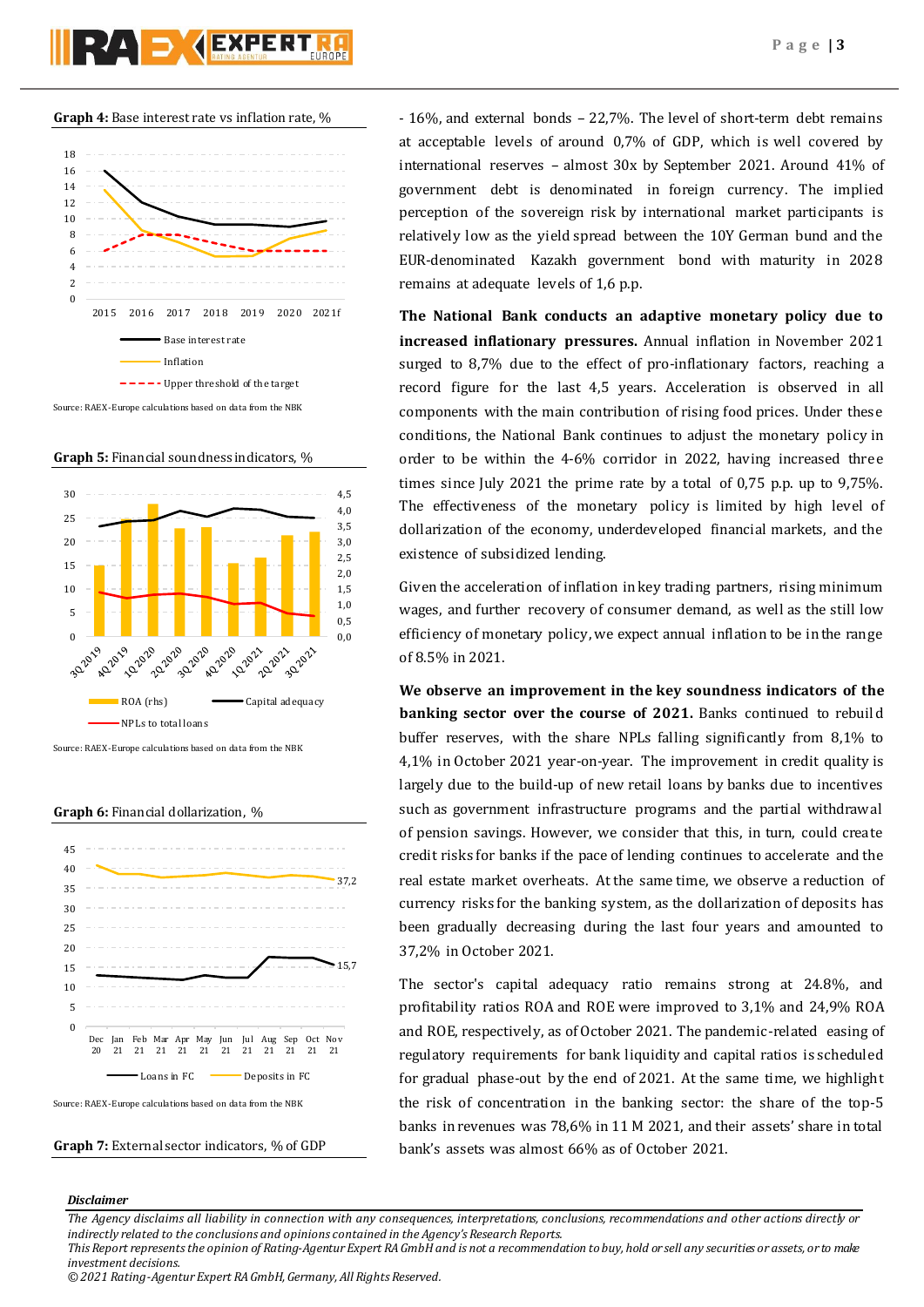



Source: RAEX-Europe calculations based on data from the IMF and NBK

**A strong external position supports creditworthiness.** After current account deficits of 4% and 3,7% to GDP in 2019 and 2020, respectively, the Agency expects the current account deficit to narrow to 0,9% in 2021, driven primarily by rising oil prices. The trade surplus increased by 76% in the first nine months of 2021 year-on-year due to favorable growth of export revenues, while imports remained almost the same.

Kazakhstan's ability to absorb external shocks is supported by solid reserves: NFRC assets and international reserves. The NFRC's available assets, which, although steadily declining between 2020 and 2021 due to increased use to cover the budget deficit and lower oil prices, are substantial at USD 55,1 bn as of October 2021 (33% of GDP for 2020). The level of international reserves stood at USD 35,8 bn at the end of October 2021, exceeding the IMF's recommended level of reserve adequacy for floating exchange rate countries. The international reserves are equivalent to 81% of gross public debt and about 7 months of imports of goods and services, which supports our rating assessment.

# **Stress factors:**

 Concentration of tax revenues on one industry remains high. Kazakhstan depends heavily on oil revenues, which make up around 40% of the state's budget that is more than 8% of GDP (weak stress-factor);

# **SENSITIVITY ASSESSMENT:**

The following developments could lead to an upgrade:

- Faster and stronger than originally anticipated recovery from the current economic crisis with higher nonoil GDP growth and improvement of non-oil fiscal balance;
- Effective implementation of state programs to diversify the economy to reduce the concentration on the commodity sector and the share of the government in the economy;
- Accelerated development of financial markets and the banking system while reducing the level of financial dollarization, which will increase the effectiveness of the monetary policy.

The following developments could lead to a downgrade:

- Substantial deterioration of economic activity and fiscal stance which will have a direct impact on public finances and external buffers;
- Substantial deterioration of the stance of the banking system with a sharp growth of NPLs levels and a drop of profitability and capitalization metrics, which can lead to the materialization of contingent liabilities for the government.

# ESG Disclosure:

# Inherent factors

 Quality of fiscal policy; quality of monetary policy; natural resources; natural and climatic threats; environmental threats; level of corruption, CPI; Government Effectiveness Index; quality of the business environment; position in Doing Business Ranking; level of investment in human capital, adjusted for inequality; Rule of Law Index; transparency of government policymaking Index; level of information transparency of the government; Political Stability and Absence of Violence/Terrorism Index; natural disasters, constant exposure to difficult natural conditions.

Drivers of change factors

None.

## *Disclaimer*

*The Agency disclaims all liability in connection with any consequences, interpretations, conclusions, recommendations and other actions directly or indirectly related to the conclusions and opinions contained in the Agency's Research Reports. This Report represents the opinion of Rating-Agentur Expert RA GmbH and is not a recommendation to buy, hold or sell any securities or assets, or to make* 

*investment decisions.*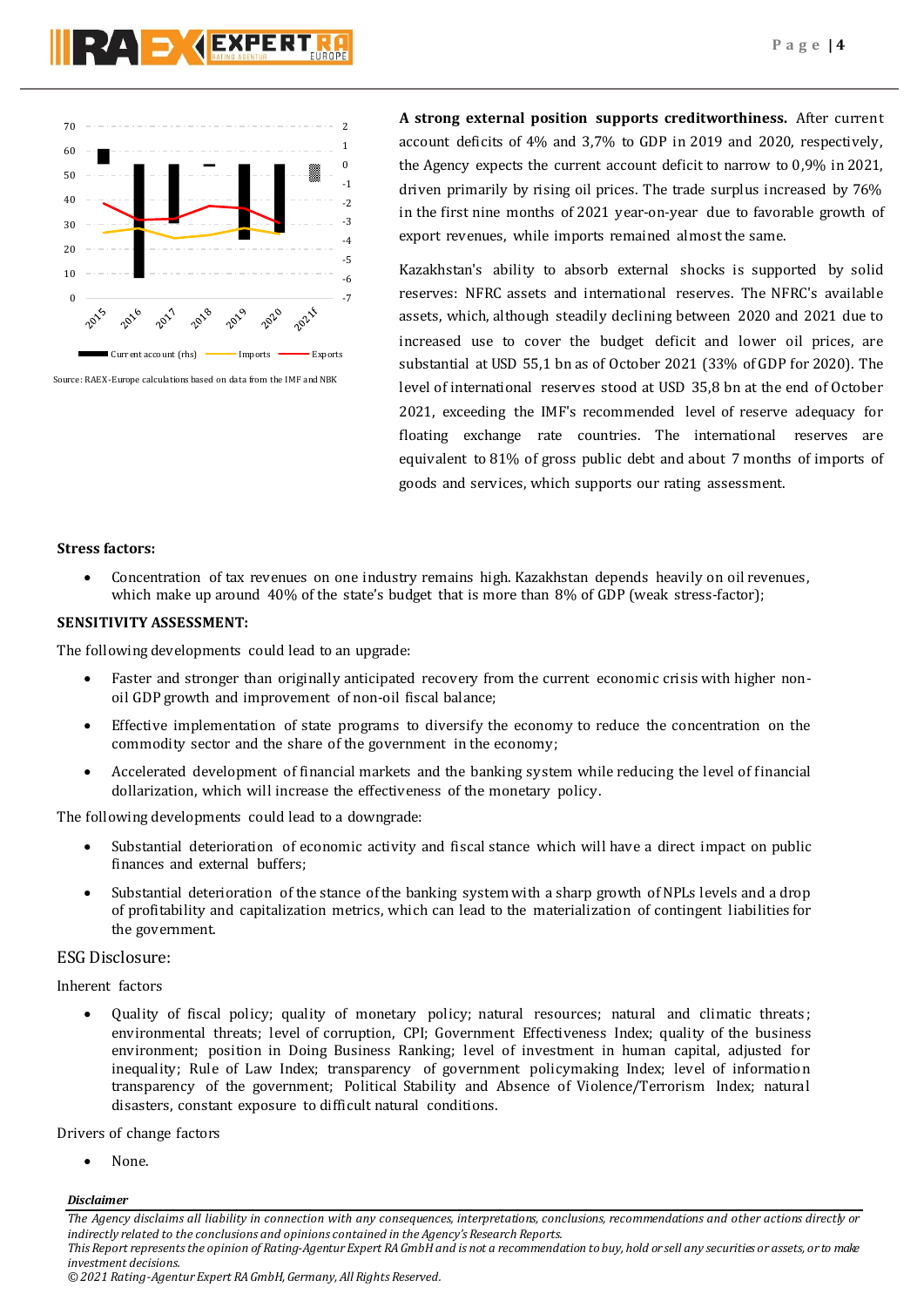

Next scheduled rating publication: TBD**.** The full sovereign rating calendar can be found at [Sovereign](https://raexpert.eu/sovereign/#conf-tab-5)  [Rating Calendar 2021](https://raexpert.eu/sovereign/#conf-tab-5)

For further information contact:

Responsible expert: Denys Anokhov, Rating Associate of RAEX-Europe +49 (69) 3085-45-00, ext. 1212 [anokhov@raexpert.eu](mailto:anokhov@raexpert.eu)

Reviewer: Hector Alvarez, Associate Director of RAEX-Europe +49 (69) 3085-45-00, ext. 1213 [alvarez@raexpert.eu](mailto:alvarez@raexpert.eu)

# **Rating-Agentur Expert RA GmbH**

Walter-Kolb-Strasse 9-11, 60594 Frankfurt am Main, Germany +49 (69) 3085-45-00 E-mail[: info@raexpert.eu](mailto:info@raexpert.eu) [www.raexpert.eu](http://raexpert.eu/)

*Disclaimer* 

*The Agency disclaims all liability in connection with any consequences, interpretations, conclusions, recommendations and other actions directly or indirectly related to the conclusions and opinions contained in the Agency's Research Reports. This Report represents the opinion of Rating-Agentur Expert RA GmbH and is not a recommendation to buy, hold or sell any securities or assets, or to make investment decisions.*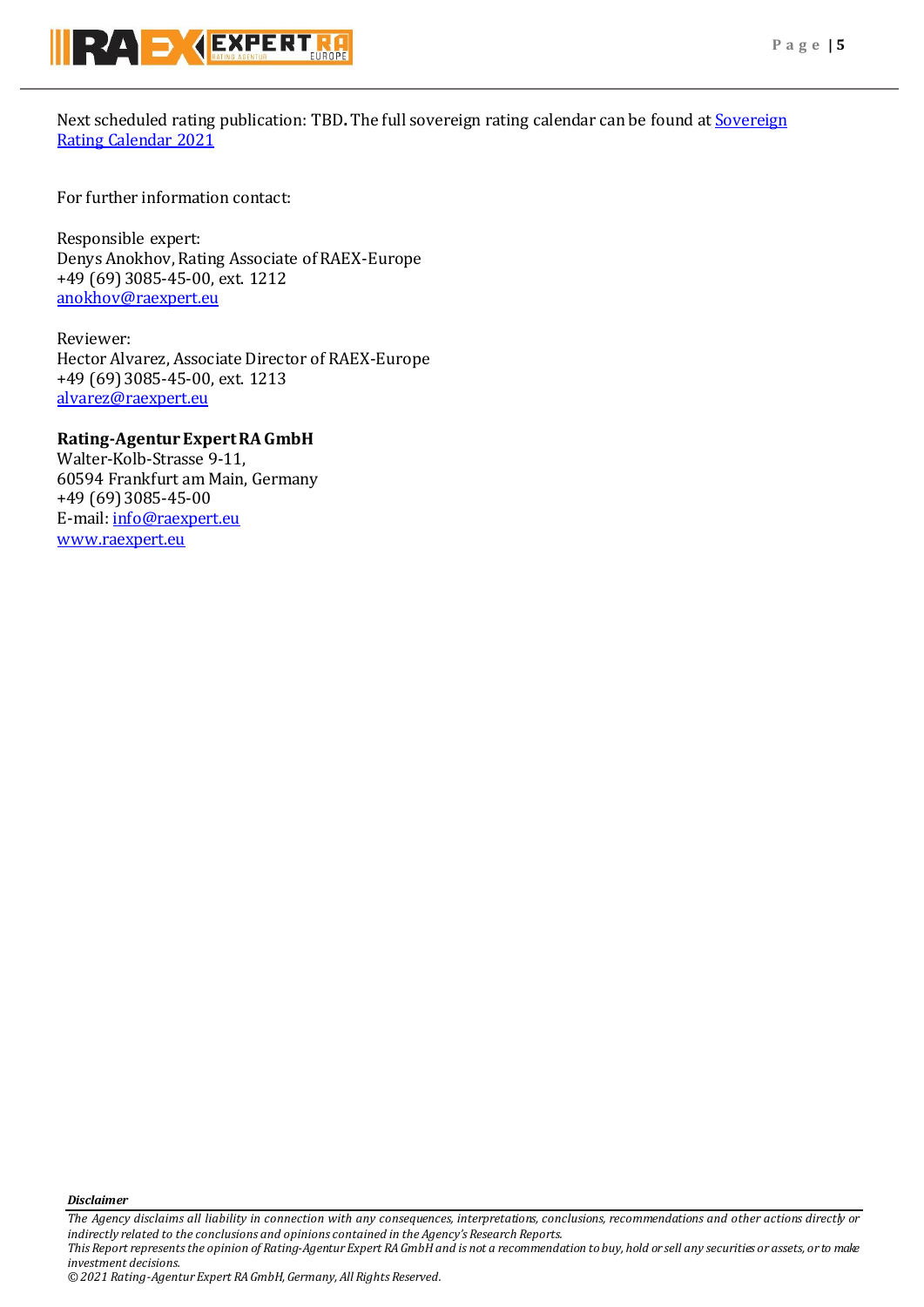# RATING HISTORY:

|             |                                     | <b>SGC</b>      |                | <b>Outlook</b>  |          |    |    |
|-------------|-------------------------------------|-----------------|----------------|-----------------|----------|----|----|
| <b>Date</b> | <b>Review reason</b>                | <b>National</b> | <b>Foreign</b> | <b>National</b> | Foreign  |    |    |
|             |                                     | currency        | currency       | currency        | currency |    |    |
| 11.06.2021  | Scheduled                           |                 |                |                 |          |    |    |
|             | revision of both                    | BBB-            | BBB-           | Stable          | Stable   |    |    |
|             | types of ratings                    |                 |                |                 |          |    |    |
|             | for the country                     |                 |                |                 |          |    |    |
|             | Scheduled                           |                 |                |                 |          |    |    |
| 11.12.2020  | revision of both                    | BBB-            | BBB-           | Stable          | Stable   |    |    |
|             | types of ratings                    |                 |                |                 |          |    |    |
|             | for the country                     |                 |                |                 |          |    |    |
|             | Scheduled                           | BBB-            | BBB-           | Stable          | Stable   |    |    |
| 12.06.2020  | revision of both                    |                 |                |                 |          |    |    |
|             | types of ratings                    |                 |                |                 |          |    |    |
|             | for the country                     |                 |                |                 |          |    |    |
|             | Scheduled                           |                 | BBB-           | Positive        | Positive |    |    |
| 13.12.2019  | revision of both                    | BBB-            |                |                 |          |    |    |
|             | types of ratings<br>for the country |                 |                |                 |          |    |    |
|             | Scheduled                           |                 |                |                 |          |    |    |
|             | revision of both                    |                 | BBB-           |                 |          |    |    |
| 14.06.2019  | types of ratings                    | BBB-            |                | Stable          | Stable   |    |    |
|             | for the country                     |                 |                |                 |          |    |    |
|             | Scheduled                           |                 |                |                 |          |    |    |
|             | revision of both                    |                 |                |                 |          |    |    |
| 21.12.2018  | types of ratings                    | BBB-            | BBB-           | Stable          | Stable   |    |    |
|             | for the country                     |                 |                |                 |          |    |    |
|             | Scheduled                           |                 |                |                 |          |    |    |
|             | revision of both                    |                 |                |                 |          |    |    |
| 06.07.2018  | types of ratings                    | BBB-            | BBB-           | Stable          | Stable   |    |    |
|             | for the country                     |                 |                |                 |          |    |    |
|             | Scheduled                           |                 |                |                 |          |    |    |
|             | revision of both                    | BBB-            | BBB-           | <b>NA</b>       | NA       |    |    |
| 12.01.2018  | types of ratings                    |                 |                |                 |          |    |    |
|             | for the country                     |                 |                |                 |          |    |    |
|             | Scheduled                           | BBB-            |                |                 |          |    |    |
| 14.07.2017  | revision of both                    |                 | BBB-           |                 | NA       | NA |    |
|             | types of ratings                    |                 |                |                 |          |    |    |
|             | for the country                     |                 |                |                 |          |    |    |
|             | Scheduled                           | BBB-            | BBB-           |                 |          |    |    |
| 20.01.2017  | revision of both                    |                 |                |                 | NA       | NA |    |
|             | types of ratings                    |                 |                |                 |          |    |    |
|             | for the country                     |                 |                |                 |          |    |    |
| 22.07.2016  | Scheduled                           | BBB-            |                |                 |          |    |    |
|             | revision of both                    |                 | BBB-           | NA              | NA       |    |    |
|             | types of ratings                    |                 |                |                 |          |    |    |
|             | for the country                     |                 |                |                 |          |    |    |
| 29.01.2016  | First assignment                    |                 |                |                 |          |    |    |
|             | of both types of<br>ratings for the | BBB-            |                |                 | BBB-     | NA | NA |
|             | country                             |                 |                |                 |          |    |    |
|             |                                     |                 |                |                 |          |    |    |

# *Disclaimer*

*The Agency disclaims all liability in connection with any consequences, interpretations, conclusions, recommendations and other actions directly or indirectly related to the conclusions and opinions contained in the Agency's Research Reports.*

*This Report represents the opinion of Rating-Agentur Expert RA GmbH and is not a recommendation to buy, hold or sell any securities or assets, or to make investment decisions.*